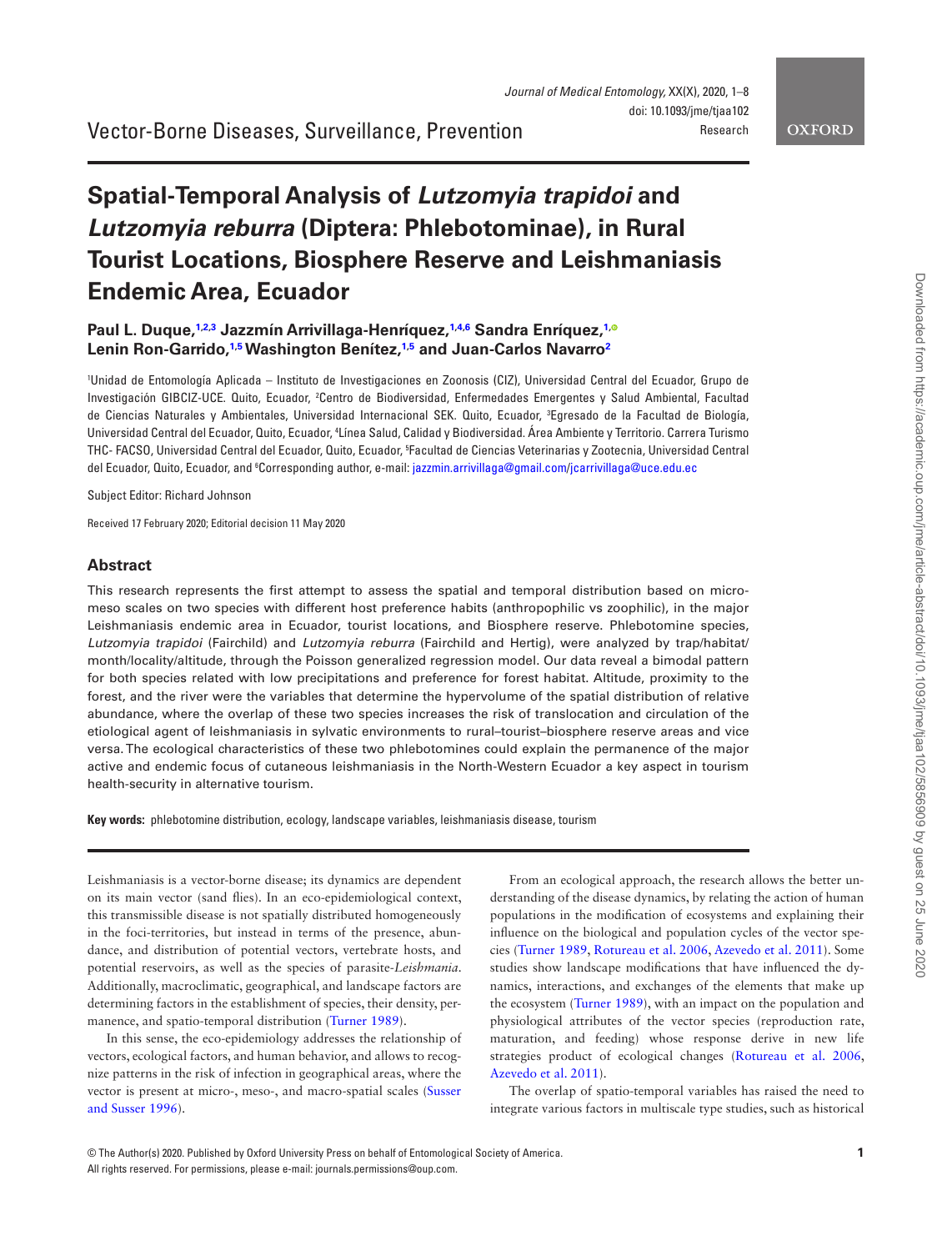data, fragmentation, and/or forest coverage in the local landscape, which represent elements of the surrounding matrix of the landscape, and that in itself the relationship between them becomes a fundamental aspect to establish the space-time dynamics of the species [\(Turner 1989,](#page-7-0) [Rotureau et al. 2006,](#page-7-2) [Azevedo et al. 2011,](#page-6-0) [Valderrama et al. 2011\)](#page-7-3).

In Ecuador, cutaneous leishmaniasis (CL) is mainly epidemiologically associated with the Sierra region and the subtropical zones of the Pacific coast, the Amazon, and the Andean mountains ([Gomez et al. 2014](#page-7-4)). In the Andean region, the northwest of the Pichincha province is immersed in one of the geographical regions of greatest richness in flora and fauna, the Chocó region ([MAE](#page-7-5)  [2013](#page-7-5)), with increasing urban development and alternative natural and rural tourism ([Instituto Nacional de Estadísticas y Censos 2010,](#page-7-6) [Ministerio de Turismo 2018](#page-7-7)) with the Counties (Canton) Pedro Vicente Maldonado, San Miguel de los Bancos, and Puerto Quito as areas of high endemicity and active foci of the disease [\(Calvopina](#page-6-1)  [et al. 2004,](#page-6-1) [Gomez et al. 2014\)](#page-7-4) due to the presence of anthropophilic and zoophilic phlebotomines (the latter being responsible for enzootic transmission of *Leishmania*) ([Calvopina et al. 2004](#page-6-1), [Arrivillaga-](#page-6-2)[Henríquez et al. 2017](#page-6-2)).

The present study evaluates the spatial distribution of two sand flies species with contrasting host preferences of anthropophilic versus zoophilia based on micro- and meso-spatial variables within this area of greatest endemicity in Ecuador. The *Lutzomyia* (*Nyssomyia*) *trapidoi* (Fairchild) (Diptera: Psychodidae) species was selected as the dominant and common species within the Northwest zone of Pichincha, and it is the main anthropophilic vector of CL in subtropical and foothill zones in Ecuador ([Calvopina et al. 2004,](#page-6-1) [Arrivillaga-Henríquez et al. 2017\)](#page-6-2), indicated in other Neotropical localities as a species associated with fragmented forests and anthropic intervention ([Valderrama et al. 2011](#page-7-3)). Otherwise, species *Lu*. (*Trichophoromyia*) *reburra* (Fairchild and Hertig) (Diptera: Psychodidae) has been associated with caves of armadillos ([Vergara](#page-7-8)  [et al. 2008](#page-7-8)), which have been recently reported natural infected by *Leishmania*, and with eco-epidemiological space-temporary importance in the Pichincha province in spite of being conventionally cataloged with zoophilic preferences [\(Arrivillaga-Henríquez et al. 2017](#page-6-2)).

An important number of tourist destinations of the Ecuadorian highlands are located in the northwest of the Pichincha province, with a high tourist influx during holidays and holiday periods for national and international tourism, mainly within the trend of rural, natural, agroecological, ecological, and sustainable tourism [\(Ministerio de Turismo 2018](#page-7-7)).

Concerning Ecuadorian public policies about sustainable development, public health and tourism, public and tourist safety are key not only for local public health, but for sustainable tourism, and its necessary to know the spatial distribution patterns and temporary phlebotomies in areas with local, national, and international tourist value, since recently the study area has been considered a biosphere reserve by UNESCO [\(UNESCO 2018\)](#page-7-9).

### **Materials and Methods**

### Study Area

The study focuses on the ecoregion of the Ecuadorian western humid forests, located in the Neotropical Region [\(Morrone 1999](#page-7-10)), northwest of the political province of Pichincha, in a Chocó biosphere reserve declared by UNESCO [\(Fig. 1](#page-2-0)). Four endemic and active localities of cutaneous leishmaniasis were studied: Mashpi (00.10.29.4N, 78.54.28W, 568 m) and Milpe (00.02.19.N, 78.52.37W, 1,120 m)

with greater forest cover in the landscape composition, in contrast to Puerto Rico (00.05.33N, 79.14.33W, 316 m) and Via al Progreso (00.04.26N, 79.02.57W, 550 m) which present the greatest landscape fragmentation ([Fig. 2](#page-3-0)). In general, the macro-climatic conditions are similar among the localities within an altitudinal gradient, with maximums of precipitations between January to June and minimums between July to December and an average annual tempera-ture between 17 and 25°C [\(MAE 2013\)](#page-7-5).

## Sampling, Spatio-Temporal, Landscape, and Entomological Analysis

The analyzed data came from a systematic sampling carried out within each locality using CDC light traps with 6 V batteries in three habitats (forest, peridomicile, and housing) during three consecutive nights (27 traps in total, 3 traps/night/habitat/locality). This design was applied in the four locations for three months (324 traps/ night). The specimens collected were individualized, counted, and georeferenced by trap/sex/species/locality/altitude/habitat/month. The collection data were entered into a database under the Excel format (Microsoft Office) and through a dynamic table, the data corresponding to *Lu. trapidoi* (1,393 individuals) and *Lu. reburra* (157 individuals) were analyzed. In addition, an in situ characterization of the spatial heterogeneity of each locality was carried out, consisting of tours and subsequent satellite georeferencing of the local landscape, represented graphically [\(Fig. 2\)](#page-3-0).

The analyzes of relative abundance (number of individuals/trap) and spatial distribution were made at two levels. First, the data were analyzed at a micro-spatial level for intra-local comparisons. The habitat variable was chosen according to three types of habitats, forest, peridomicile (3–60 m around the house) and housing (intra-domicile). Second, it was carried out at the meso-spatial scale, where the same habitat variables were evaluated for the four endemic localities of CL, but through inter-locality level comparisons. Meanwhile, on a temporary scale, data from three samplings were chosen: July 2013, August 2013, and May 2014. Relative abundance was related to spatial-temporal scales, through the Poisson generalized regression model.

The data of the landscape variables were as follows: a) proximity to the forest, obtained through the projection of the records of both species and measurement of the linear distance to each habitat in meters (forest, peridomicile, and housing), b) proximity to the river, obtained through the projection of the species and measurement of the linear distance expressed in meters to the nearest river of the 'RÍOS' vector layer—scale 1: 250,000 ([SENAGUA 2013](#page-7-11)) and c) altitude by locality, obtained from the georeferenced data and categorized into altitudinal intervals, high intervals (1,120 m), intermediate intervals (500–568 m), and low intervals (316 m). The variables of the landscape were related to the apparent abundance using the generalized Poisson regression model through the ArcGis Geographic Information System version 10.1 for the projections and distance measurement [\(ESRI 2013\)](#page-7-12).

Additionally, for the analysis of landscape variables, the incidence rate ratio (IRR) was calculated in order to establish the relative abundance significance as the species from the nearest forest and river moved away, as well as its increase or decrease in relation to the altitudinal intervals. The Poisson regression showed the probability of registering the species (count data represented by the different traps per night) according to the variables as an explanatory statistical model in response to the variables worked. Statistical analyzes and graphs were made with the statistical package R ([Venables and](#page-7-13)  [Riplay 2002](#page-7-13)).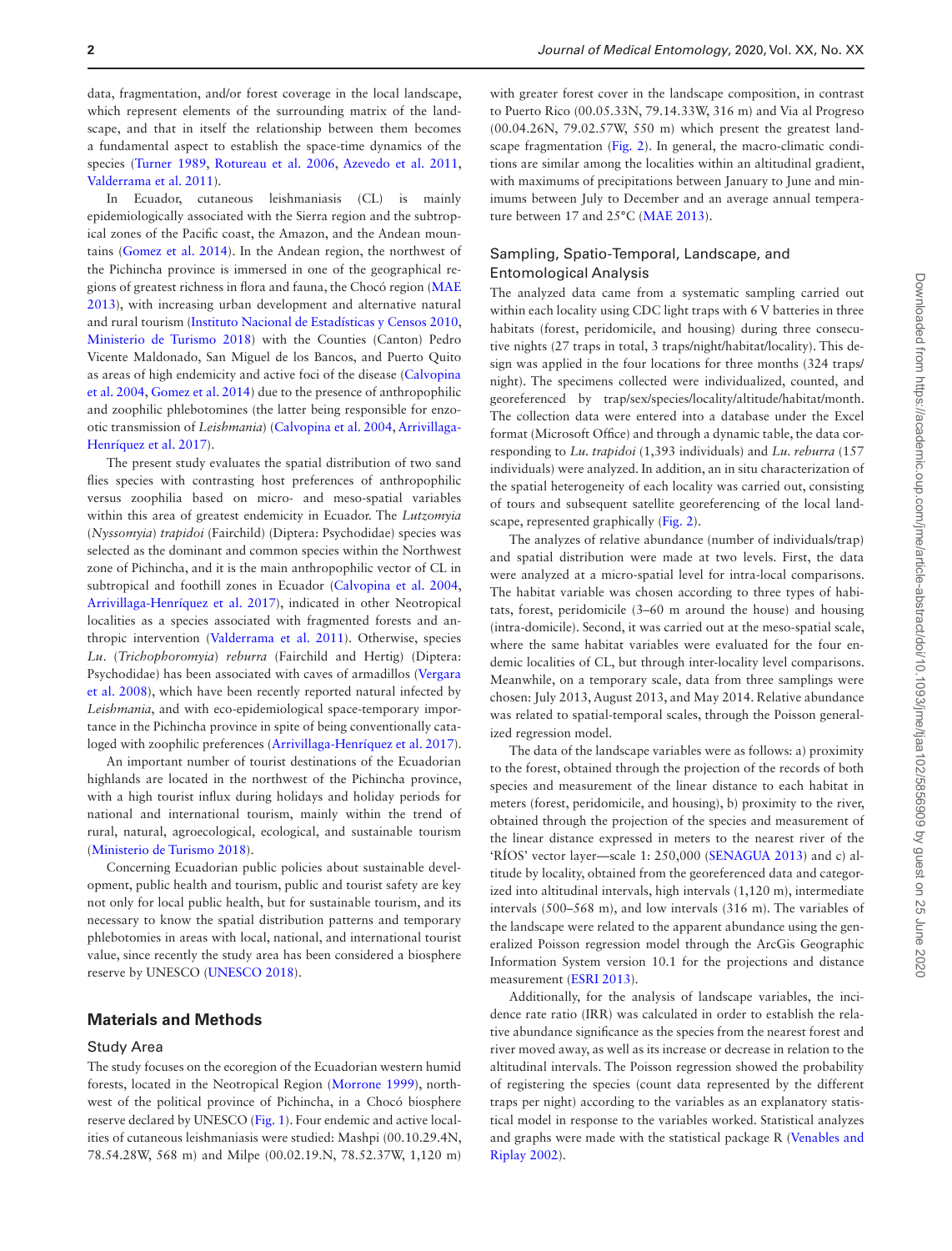

<span id="page-2-0"></span>**Fig. 1.** Study areas. The boxes show (A) location of Ecuador in South America, (B) location of the Pichincha province in Ecuador, and (C) location of the four Counties (Canton) and four study locations in the northwest of the Pichincha province.

## **Results**

## Intralocal Spatial-Temporal Distribution of *Lu. trapidoi* Versus *Lu. reburra*

The distribution at spatial scale in the two species was very similar. It showed an overlap and significant differences in Forest habitats in relation to Peridomicile and Housing habitats in the Mashpi, Milpe, and Puerto Rico (Pto. Quito) localities (*Lu. trapidoi*, *P* < 0.01 and *Lu. reburra*,  $P < 0.05$ ). Meanwhile, in the Via al Progreso locality, the greatest abundance was recorded in the Peridomicile habitat, in contrast to the Forest and Housing habitats (*Lu. trapidoi* and *Lu. reburra, P* < 0.01; [Table 1](#page-4-0)).

Temporally, the highest abundance of the two species was registered in July 2013 and August 2013 (*P* < 0.05) in contrast to May 2014 for the four locations. With the exception of *Lu. reburra* in the locality of Puerto Rico, a single individual was collected in May 2014 ([Table 1](#page-4-0)).

## Spatial-Temporal interlocal Distribution of *Lu. trapidoi* Versus *Lu. reburra*

Significant differences were determined in spatial abundance interlocality by forest habitat, peridomicile, and housing for the two species  $(P < 0.01)$ . On a temporal scale, differences in abundance were significant in July 2013, August 2014, and May 2014 in relation to *Lu. trapidoi* and *Lu. reburra* (*P* < 0.05; [Table 1\)](#page-4-0).

## Intralocal Distribution of *Lu. trapidoi* Versus *Lu. reburra* and Landscape Variables

The relative abundance of *Lu. trapidoi* was significantly higher (*P* < 0.01) compared with the proximity to the forest proximity in the

localities with the highest forest coverage (Mashpi, Milpe, and Via al Progreso). Likewise, significant differences in relative abundance were shown in relation to the proximity to the river  $(P < 0.01)$  in localities with greater fragmentation in its landscape (Milpe, Puerto Rico, and Via al Progreso). The landscape variables of *Lu. reburra* were not concordant as the abundance with respect to the forest was higher (*P* < 0.01) in two locations (Milpe and Via al Progreso), while the proximity to the river was significant  $(P < 0.01)$  only in Via al Progreso ([Table 2](#page-5-0)).

Regarding the proximity to the forest variable, the two species decreased their rate of abundance for each meter that moved away from this variable in the towns with the highest forest cover, Mashpi and Milpe (IRR value, [Table 2](#page-5-0)). Meanwhile, the proximity to the river showed that both species decreased their rate of abundance for each meter that moved away from the river in Milpe and Via al Progreso (IRR value, [Table 2\)](#page-5-0).

## Distribution Based on Interlocal Landcape Variables of *Lu. trapidoi* Versus *Lu. reburra*

The interlocality analysis showed that the proximity to the forest, proximity to the river, and altitude were significant ( $P < 0.01$ ) for the relative abundance of the two species. Meanwhile, the rate of abundance (IRR) in *Lu. trapidoi* was significant as it moved away from the forest, decreasing 0.95 individuals per meter. Otherwise, *Lu. reburra* showed statistical significance with a decrease of 0.60 individuals in the forest and 0.23 individuals in the river for each meter of spatial distance with respect to the two variables [\(Table 2](#page-5-0)).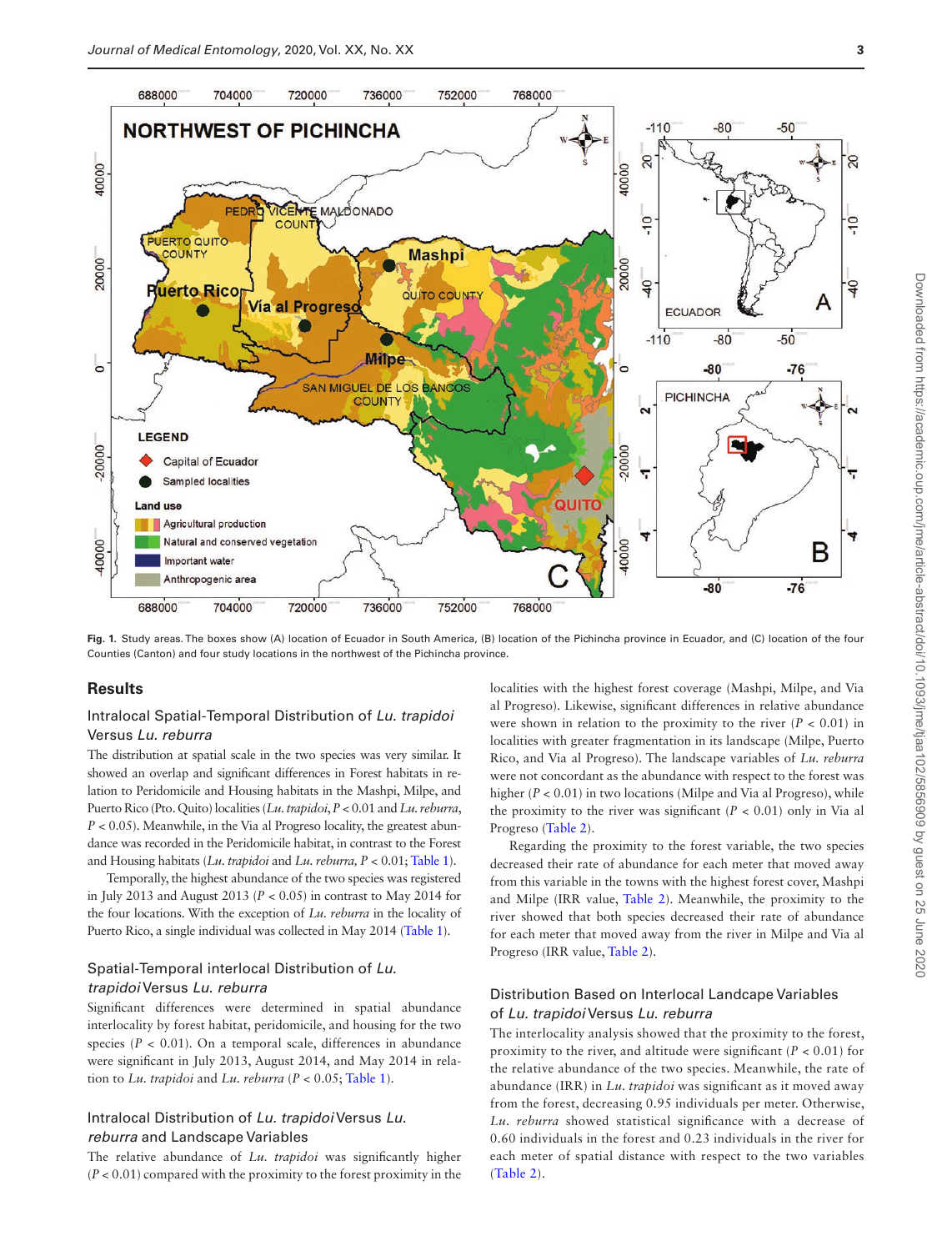

<span id="page-3-0"></span>**Fig. 2.** Diagram of the spatial heterogeneity of local landscapes: (A) Mashpi, (B) Milpe, (C) Puerto Rico, and (D) Via al Progreso.

Within the different altitude ranges, the abundance of *Lu. trapidoi* was associated with low altitudinal intervals  $(P < 0.01)$ , whereas the abundance of *Lu. reburra* was associated with mediumand high-altitudinal intervals  $(P < 0.01)$ .

### **Discussion**

Results suggest that the ecological variables associated with local landscape are key variables and modulators of the relative abundance of the two phlebotomine species. Additionally, the heterogeneity or landscape mosaic affect the ecology of sand flies populations [\(Andrade-Barata et al. 2005,](#page-6-3) [Azevedo et al. 2011](#page-6-0), [Valderrama et al.](#page-7-3)  [2011](#page-7-3), [Gómez-Bravo et al. 2017\)](#page-7-14)

#### Spatial Distribution of *Lu. trapidoi* and *Lu. reburra*

Although the localities have different landscape structures, the phlebotomine species were closely related to the forest, where they showed greater ecological overlap, as argued by research for other phlebotomine species ([Rotureau et al. 2006](#page-7-2), [Vergara et al. 2008,](#page-7-8) [Azevedo et al. 2011,](#page-6-0) [Brandao-Filho et al. 2011,](#page-6-4) [Santini et al. 2012\)](#page-7-15).

*Lutzomyia trapidoi* has been associated to intervened landscapes [\(Azevedo et al. 2008](#page-6-5), [Valderrama et al. 2008](#page-7-16), [2011,](#page-7-3) [Zapata et al.](#page-7-17)  [2012](#page-7-17)) and our results corroborate the relationship of *Lu. trapidoi* with the modification of the landscape. Localities with the highest disturbance in its surrounding matrix, Via al Progreso and Puerto Rico [\(Table 1](#page-4-0)), registered the highest abundance and number of individuals in the forest habitat. *Lu. reburra*, has recently been registered with natural infection in the current study area [\(Arrivillaga-Henríquez](#page-6-2)  [et al. 2017\)](#page-6-2). However, there are no previous ecological investigations about this species in Ecuador at the landscape level. In the present

investigation, *Lu. reburra* and its abundance peaks are associated for the first time with localities with greater forest cover (Mashpi and Milpe), whereas the minimums of relative abundance for this species are associated with the localities of lower forest cover (Via al Progreso and Puerto Rico). These minimum values of abundance could be explained based on the occurrence of the lowest number of available host resources for this zoophilic species, derived from the lower occurrence of mainly small mammals, which is the main food source of sand flies, since this species is associated with armadillo caves [\(Vergara et al. 2008](#page-7-8), [Reyes and Arrivillaga 2009,](#page-7-18) [Arrivillaga-](#page-6-2)[Henríquez et al. 2017](#page-6-2)).

In Via al Progreso locality, the spatial heterogeneity between the habitats of housing and peridomicile do not show a clear differentiation as in the rest of the localities. In addition, there were domestic breeding animals in both the surroundings and under construction sites. Therefore, this composition meant greater relative abundance in this peridomicile interface, which has also been evidenced in other phlebotomines studies [\(Quintana et al. 2012](#page-7-19), [Fernández et al. 2013](#page-7-20)). Meanwhile, in the housing and peridomicile habitats of Mashpi, Milpe, and Puerto Rico, the configuration and composition of the landscape showed low values of abundance due to being environments with little vegetal cover [\(Feliciangeli et al. 2006](#page-7-21), [Santini et al.](#page-7-15)  [2012](#page-7-15)).

#### Temporal Distribution of *Lu. trapidoi* and *Lu. reburra*

The temporal trend of the species was very similar [\(Table 1\)](#page-4-0), explained by the annual bimodal precipitation pattern in this geographic region. The highest population density peak of phlebotomines was related to the months of lower precipitation. Similar results are reported by other authors [\(Rebollar-Tellez et al. 1996](#page-7-22), [Feliciangeli et al. 2006,](#page-7-21)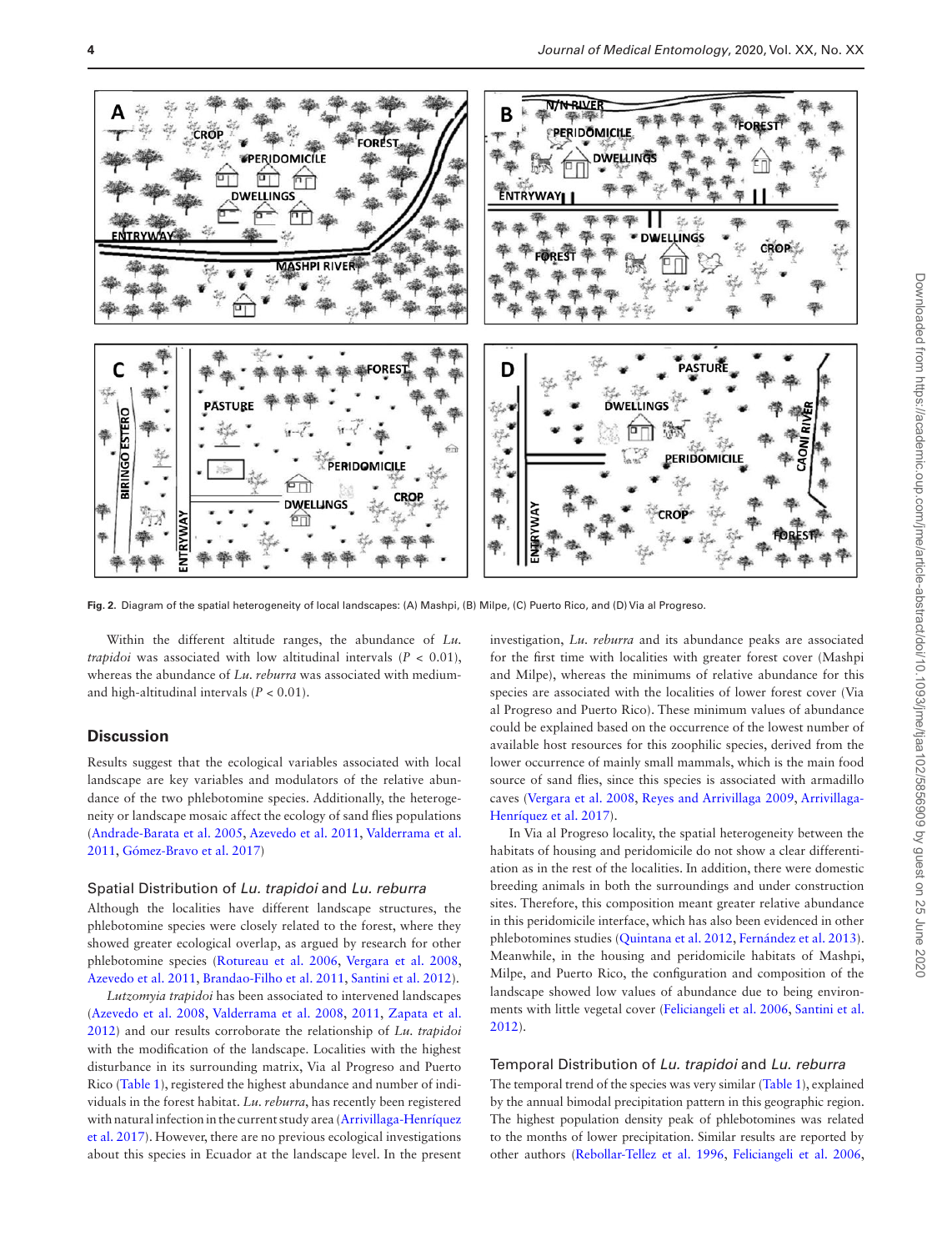<span id="page-4-0"></span>**Table 1.** Poisson *Lutzomyia*showing the relationship of *Lutzomyia trapidoi* and *Lutzomyia reburra* based on spatio-temporal intra and interlocality scales

| Habitat                            | A.T.N.    | P-value                  | Month | A.T.N.    | P > (z)      |
|------------------------------------|-----------|--------------------------|-------|-----------|--------------|
| Lutzomyia trapidoi                 |           |                          |       |           |              |
| Intralocality, Mashpi (1)          |           |                          |       |           |              |
| F1/P1                              | 5.89/1.25 | $1.63e-06*$              | I1/A1 | 4.56/3.63 | 0.09         |
| F1/H1                              | 5.89/0.07 | $2e-16*$                 | I1/M1 | 4.56/0.77 | 4.15e-16*    |
| F1/H1                              | 1.25/0.07 | 1.15                     | A1/M1 | 3.63/0.77 | 3.91e-09*    |
| Intralocality, Milpe (2)           |           |                          |       |           |              |
| F2/P2                              | 5.89/2.74 | $4.46e-08*$              | J2/A2 | 1.70/6.89 | $2e-16*$     |
| F2/H2                              | 5.89/0.30 | $2e-16*$                 | I2/M2 | 1.70/0.89 | 0.8          |
| P2/H2                              | 2.74/0.30 | $0.001*$                 | A2/M2 | 6.89/0.89 | $2e-16*$     |
| Intralocality, Puerto Rico (3)     |           |                          |       |           |              |
| F3/P3                              | 8.71/0.45 | $5.13e-11*$              | J3/43 | 7.81/7.70 | 0.88         |
| F3/H3                              | 8.71/0.03 | $2e-16*$                 | J3/M3 | 7.81/1.78 | $2e-16*$     |
| P3/H3                              | 0.45/0.03 | 0.2                      | A3/M3 | 7.70/1.78 | $2e-16*$     |
| Intralocality, Via al Progreso (4) |           |                          |       |           |              |
| F4/P4                              | 1.07/7.89 | $2e-16*$                 | I4/AA | 3.63/5.04 | $0.01*$      |
| F4/H4                              | 1.07/0.78 | 0.26                     | J4/M4 | 3.63/1.07 | $2.18e-16*$  |
| P4/H4                              | 7.89/0.78 | $2e-16*$                 | A4/M4 | 5.04/1.07 | 4.18e-14*    |
| Interlocality                      |           |                          |       |           |              |
| $F(1-4)$                           | $2e-16*$  | $J(1-4)$                 |       | $0.001*$  |              |
| $P(1-4)$                           | $2e-16*$  | $A(1-4)$                 |       | $2e-16*$  |              |
| $H(1-4)$                           | $2e-16*$  | $M(1-4)$                 |       | $2e-16*$  |              |
| Lutzomyia reburra                  |           |                          |       |           |              |
| Intralocality, Mashpi (1)          |           |                          |       |           |              |
| F1/P1                              | 0.62/0.25 | 0.23                     | I1/A1 | 0.11/0.96 | $0.001*$     |
| F1/H1                              | 0.62/0.16 | $0.01*$                  | I1/M1 | 0.11/0.05 | 0.1          |
| P1/H1                              | 0.25/0.16 | 0.1                      | A1/M1 | 0.96/0.05 | $0.002*$     |
| Intralocality, Milpe (2)           |           |                          |       |           |              |
| F2/P2                              | 1/0.44    | $0.02*$                  | I2/A2 | 0.48/0.93 | 0.06         |
| F2/H2                              | 1/0.23    | $0.001*$                 | J2/M2 | 0.48/0.30 | 0.1          |
| P2/H2                              | 0.44/0.23 | 0.1                      | A2/M2 | 0.93/0.30 | $0.001*$     |
| Intralocality, Puerto Rico (3)     |           |                          |       |           |              |
| F3/P3                              | 0.02      | 0.99                     | J3/A3 |           |              |
| F3/H3                              | 0.02      | 0.99                     | J3/M3 | 0/0.04    | $\mathbf{1}$ |
| P3/H3                              | J,        | $\overline{\phantom{a}}$ | A3/M3 | 0/0.04    | 0.99         |
| Intralocality, Via al Progreso (4) |           |                          |       |           |              |
| F4/P4                              | 0.67/1.78 | $0.01*$                  | I4/AA | 1.81/0.74 | $0.001*$     |
| F4/H4                              | 0.67/0.52 | 0.48                     | I4/M4 | 1.81/0.41 | $0.001*$     |
| P4/H4                              | 1.78/0.52 | $0.01*$                  | A4/M4 | 0.74/0.41 | 0.11         |
| Interlocality                      |           |                          |       |           |              |
| $F(1-4)$                           | $2e-16*$  | $J(1-4)$                 |       | $0.04*$   |              |
| $P(1-4)$                           | $2e-16*$  | $A(1-4)$                 |       | $0.002*$  |              |
| $H(1-4)$                           | $2e-16*$  | $M(1-4)$                 |       | $2e-16*$  |              |

\*Significant differences (*P*-value), A.T.N.: Average of specimens/Trap/night, F: Forest, P: Peridomicile, H: Housing, J: July, A: Aug., M: May.

[Arrivillaga-Henríquez et al. 2017](#page-6-2)), in contrast to other Neotropical regions where there are positive correlations between abundance and precipitation [\(Gerais et al. 2005,](#page-7-23) [Brandao-Filho et al. 2011,](#page-6-4) [Cruz et al.](#page-6-6)  [2012](#page-6-6), [Quintana et al. 2012](#page-7-19), [Falcao de Oliveira et al. 2013](#page-7-24)). However, since the northwest of Pichincha does not have a marked seasonality, the spatio-temporal persistence of the phlebotomine populations would be favored throughout the year, due to the greater number of months with low rainfall in this region that includes the Chocó and the foothills of the Andes [\(Calvopina et al. 2004\)](#page-6-1).

## Altitudinal Distribution, Proximity to the Forest and the River

Results suggest the importance of the proximity to the forest with the abundance of the species studied [\(Table 2](#page-5-0)), which has been previously indicated for other phlebotomine species ([Rotureau et al.](#page-7-2) 

[2006](#page-7-2), [Azevedo et al. 2011](#page-6-0)) where maximum values of abundance and diversity are indicated, in contrast to intervened areas with less coverage of surrounding forest. In this intervened forest-zone interface, the edge effect would favor new ecological adjustment events in the phlebotomine populations, due to the concentration of several food resources and richness of niches, representing an interface for climate damping in the face of local landscape changes.

The proximity to the river variable has not been thoroughly studied in phlebotomines ([Santini et al. 2012\)](#page-7-15). However, there is an association between *Lu. trapidoi* and the proximity to the river, and it is necessary to consider that in several sectors of the studied localities, the river was landscape-associated with forest zones [\(Arrivillaga et al. 2013](#page-6-7)).

Other investigations show greater richness of associated plants and greater humidity at the edges of the river in fragmented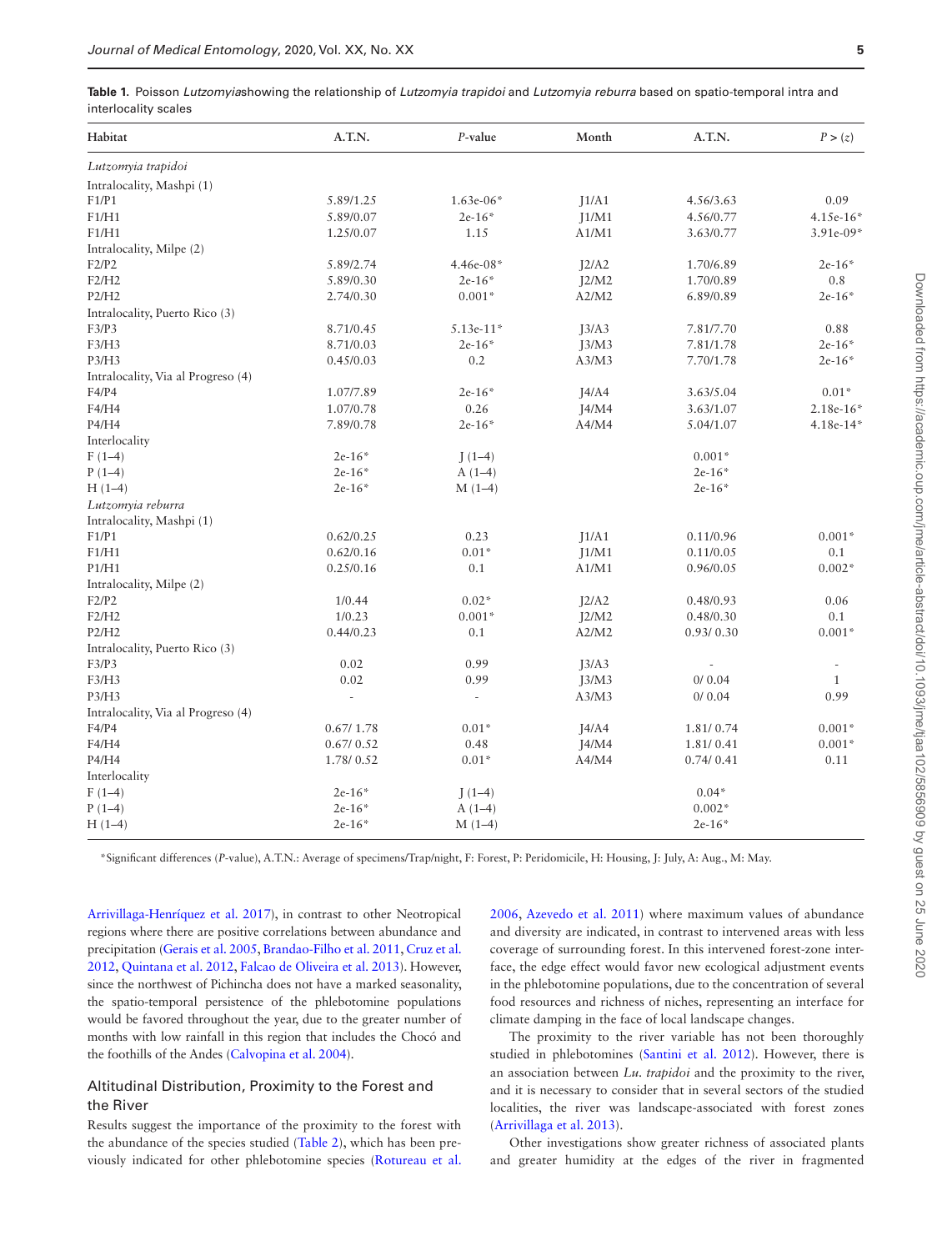| Locality        | <b>Distance</b> | <b>IRR</b> | Coeff. Est.        | Error Est.  | $P$ -value   | 95% CI             |
|-----------------|-----------------|------------|--------------------|-------------|--------------|--------------------|
|                 |                 |            | Lutzomyia trapidoi |             |              |                    |
| Intralocality   |                 |            |                    |             |              |                    |
| Mashpi          | Forest          | $-2.10*$   | $-0.021256$        | 0.0028      | $7.9e-14*$   | $-2.64$ to $-1.56$ |
|                 | River           | 0.54       | 0.005346           | 0.003214    | 0.0963       | 0.095 to 1.17      |
| Milpe           | Forest          | $-0.98*$   | $-0.009848$        | 0.001032    | $2e-16*$     | $-1.18$ to $-0.78$ |
|                 | River           | $-6.96*$   | $-0.072148$        | 0.013476    | 8.61e-08*    | $-9.39$ to $-4.47$ |
| Puerto Rico     | Forest          | 0.15       | 0.001524           | 0.001834    | 0.406        | $-0.21$ to $0.51$  |
|                 | River           | 1.27       | 0.012663           | 0.002119    | $2.29e-09*$  | 0.85 to 1.70       |
| Via al Progreso | Forest          | 7.48       | 0.072129           | 0.005361    | $2e-16*$     | 6.36 to 8.61       |
|                 | River           | $-7.35*$   | $-0.076380$        | 0.009402    | $4.53e-16*$  | $-9.05$ to $-5.63$ |
| Interlocality   |                 |            |                    |             |              |                    |
|                 | Forest          | $-0.95*$   | $-9.504e-03$       | 6.170e-04   | $2e-16*$     | $-1.07$ to $-0.83$ |
|                 | River           | 0.05       | 4.618e-04          | 4.796e-05   | $2e-16*$     | 0.037 to 0.06      |
|                 | Altitude        | 0.06       | 5.563e-04          | 1.299e-04   | $1.85e-0.5*$ | $0.03$ to $0.08$   |
|                 |                 |            | Lutzomyia reburra  |             |              |                    |
| Intralocality   |                 |            |                    |             |              |                    |
| Mashpi          | Forest          | $-1.14*$   | $-0.011427$        | 0.0063545   | 0.0721       | $-2.36$ to 0.10    |
|                 | River           | 0.09       | 0.0009409          | 0.0063542   | 0.8823       | $-1.14$ to $1.35$  |
| Milpe           | Forest          | $-0.75*$   | $-0.007566$        | 0.002082    | $0.00028*$   | $-1.16$ to $-0.35$ |
|                 | River           | $-3.26*$   | $-0.033149$        | 0.025028    | 0.18535      | $-7.89$ to 1.60    |
| Puerto Rico     | Forest          | 1.11       | 1.101e-02          | 3.238e+01   | 1.000        | $-100$ to 3.69     |
|                 | River           | 8.09       | 7.776e-02          | $3.803e+01$ | 0.998        | $-100$ to 2.54     |
| Via al Progreso | Forest          | 3.8        | 0.037164           | 0.007694    | $1.37e-06*$  | 2.23 to 5.36       |
|                 | River           | $-4.05*$   | $-0.041378$        | 0.012114    | $0.000636*$  | $-6.30$ to $-1.75$ |
| Interlocality   |                 |            |                    |             |              |                    |
|                 | Forest          | $-0.6*$    | $-0.006035$        | 0.0015949   | $0.000154*$  | $-0.91$ to $-0.29$ |
|                 | River           | $-0.2*$    | $-0.002344$        | 0.0004377   | $8.5e-08*$   | $0.32$ to $-0.15$  |
|                 | Altitude        | 0.08       | 0.000812           | 0.0003466   | $0.019103*$  | $0.01$ to $0.15$   |

<span id="page-5-0"></span>**Table 2.** Poisson generalized regression model showing the IRR with respect to the proximity to the forest and river, intra- and interlocal altitude of *Lutzomyia trapidoi* and *Lutzomyia reburra*

\*Significant IRR/\*significant difference (*P*-value)

landscapes ([Luoto et al. 2002](#page-7-25), [Santini et al. 2012\)](#page-7-15). These factors could lead to the appearance of several ecological niches that would favor the phases of immature and adults for their stay in this type of locality-landscape.

Both species were recorded throughout the altitudinal range studied in the northwest of Pichincha (316–1120 m). *Lu. trapidoi* has been mostly associated with lowland areas [\(Valderrama et al. 2008,](#page-7-16) [2011](#page-7-3), [Warner et al. 2010](#page-7-26), [Gomez et al. 2014](#page-7-4)), cataloged as a vector primary in the enzootic and domestic transmission cycles due to its high dominance, wide spatio-temporal distribution [\(Arrivillaga-](#page-6-2)[Henríquez et al. 2017\)](#page-6-2), whereas *Lu. reburra* is mainly associated with localities located at intermediate altitudes ([Vergara et al. 2008,](#page-7-8) [Warner et al. 2010\)](#page-7-26). However, in the northwestern Pichincha, this species was found along the gradient in low abundance compared with *Lu. trapidoi*, suggesting *Lu. reburra* as a potential secondary vector in wild and/or domestic transmission cycles [\(Arrivillaga-](#page-6-2)[Henríquez et al. 2017](#page-6-2)).

In general, the research showed how the three ecological variables studied in the landscape of the northwest region of Pichincha are ecological variables that modulate the relative abundance of both sand flies species, showing that the concentration of ecological hyper volume is close to the forest and the river, and at intermediate altitudinal intervals ([Fig. 3](#page-6-8)).

Finally, the characteristics of the landscape and the ecological variables allowed to identify the overlap of the space-time ecological niche between species with contrasting food preference, anthropophilic versus zoophilic, and identified with natural infection by *Leishmania* spp in the region [\(Arrivillaga-Henríquez et al.](#page-6-2)  [2017](#page-6-2)). The latter would favor the circulation of the etiological agent

from rural–urban environments to jungle and vice versa, due to the great diversity of wild hosts present in the remaining forests of the Choco biosphere reserve.

The northwest of Pichincha is one of the regions of the Ecuadorian highlands with high demand for domestic, national and international tourism due to its proximity to the city of Quito (capital of Ecuador and UNESCO world heritage), where tourist activities associated with ecological tourism, nature tourism, adventure tourism, community tourism, and rural tourism are practiced. Some of these activities take place in the forest and intervened areas (hiking, camping) during hours of daily activity of the phlebotomine species studied. This leads to the recommendation of an active information campaign and permanent monitoring for a timely detection and typing of the parasite in humans and domestic animals, including tourists, visitor, and their pets (mainly dogs and cats).

### Implications for Tourism and the Agricultural Sector

In northwestern Pichincha, the tourist activity is of great importance due to its natural heritage and landscape value [\(Medina 2015,](#page-7-27) [Zalles 2016,](#page-7-28) [Maldonado and Palacios 2017,](#page-7-29) [Ministerio de Turismo](#page-7-7)  [2018](#page-7-7)), which is why national and international tourists are received in the area. Studies related to sandflies have been carried out in the area that focus on the detection and identification of parasites in vector species ([Arrivillaga-Henríquez et al. 2017\)](#page-6-2), and also in the epidemiology of LC with human and canine cases ([Calvopina et al.](#page-6-1)  [2004](#page-6-1), [Gomez et al. 2014](#page-7-4)). However, the focus of present research provides new factors that should be considered for the management of Leishmaniasis locally.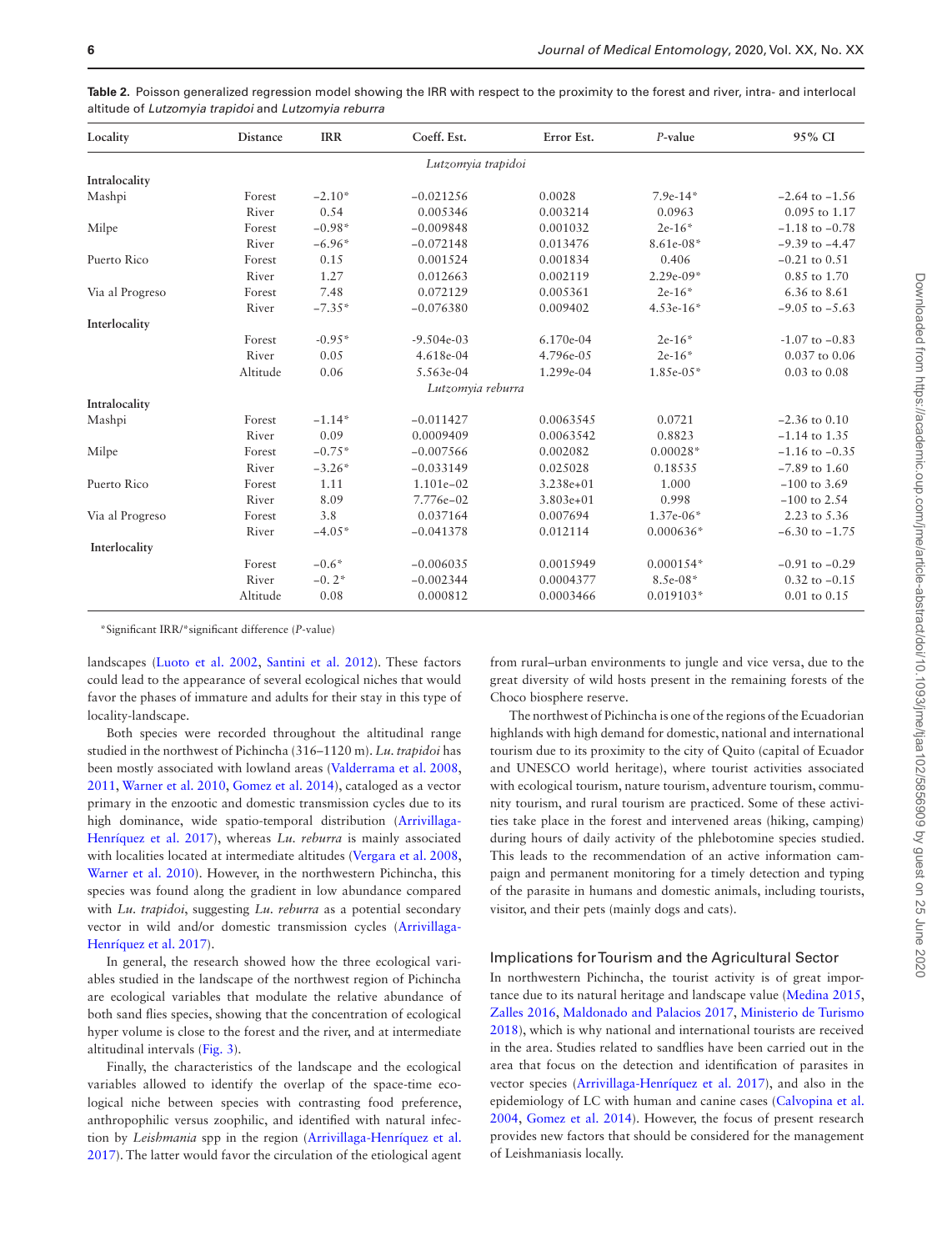

<span id="page-6-8"></span>**Fig. 3.** Concentration of the hyper volume of *Lutzomyia trapidoi* (left) and *Lutzomyia reburra* (right), based on interlocal landscape variables.

First, the territorial space under the decree of the Biosphere Reserve, according to this category of UNESCO, protects under a legal framework all the localities evaluated and located in the northwest of Pichincha [\(UNESCO 2018,](#page-7-9) [Karmaoui et al. 2019](#page-7-30)). This implies the protection and maintenance of the relict and secondary forests [\(Ministerio de Turismo 2018](#page-7-7)), where *Lu. trapidoi* and *Lu. reburra* species due its proximity to the forest will be persistent as vectors of *Leishmania* in their enzootic cycle, through sustainability and conservation of flora and fauna. Likewise, small mammals are protected, some of them hosts and reservoirs of *Leishmania* ([Reyes](#page-7-18)  [and Arrivillaga 2009](#page-7-18)), whereas in the edge of this protected area, the productive activities of the locals (agricultural and livestock) predominate which per se they are risk factors and vulnerability to leishmaniasis ([Desjeux 2001,](#page-6-9) [Melchior et al. 2017,](#page-7-31) [Karmaoui 2018,](#page-7-32) [Artun 2019](#page-6-10), [Rodrigues et al. 2019](#page-7-33), [Gutiérrez-Torres 2020](#page-7-34), [Valero](#page-7-35)  [and Uriarte 2020](#page-7-35)).

Finally, these localities are destinations for nature tourism, adventure, fishing, recreation and leisure, ecotourism, and rural or community tourism where the activities associated with the landscape features, have as attractive the forest and the river which represent cultural and ecosystem services supply ([Karmaoui et al. 2019](#page-7-30)). These factors are of high risk for the tourist and local population [\(Brilhante et al. 2015](#page-6-11), [Arrivillaga-Henríquez 2018](#page-6-12)), due to the twilight and night activity (17:00–07:00 h.), and their relative abundance increases at a short distance from these landscape elements.

## **Acknowledgments**

Funding of Project Integrated Control of Leishmaniasis in Ecuador (ICLE), Fundação Assistência Médica Internacional (AMI). Lisboa, Portugal. Permission from Ministry of the Environment: PAR: Pathogens, Arthropods, and Reservoirs of Zoonoses in Ecuador, No. MAE-DNB-CM-2015-0028.

#### **References Cited**

<span id="page-6-3"></span>**Andrade-Barata, R., J. C. França-Silva, W. Mayrink, J. Costa Da Silva, A. Prata, E. Seixas Lorosa, J. Araújo Fiúza, C. Macedo Gonçalves, K. M. De Paula, and E. Santos Dias. 2005**. Aspectos da ecologia e do comportamento de flebotomíneos em área endêmica de leishmaniose visceral, Minas Gerais. Rev. Soc. Bras. Med. Trop. 38: 421–425.

- <span id="page-6-7"></span>**Arrivillaga, J., P. Ponce, and V. Cevallos. 2013**. Primer registro de flebotomínos para la Provincia Carchi en el Ecuador, Lutzomyia trapidoi (Diptera: Pshychodidae: Phlebotominae). Bol. Malariol. Salud Ambient. LIII: 198–201.
- <span id="page-6-12"></span>**Arrivillaga-Henríquez, J. 2018**. Turismo-salud-endémicas: trinomio estratégico pro-seguridad, sostenibilidad y competitividad de undestino turístico internacional, pp. 1–13. *In* Memorias Congr. Int. Sobre Innovación, Sostenibilidad y Compet. Turística, 2018.
- <span id="page-6-2"></span>**Arrivillaga-Henríquez, J., S. Enríquez, V. Romero, G. Echeverría, J. Pérez-Barrera, A. Poveda, J. C. Navarro, A. Warburg, and W. Benítez. 2017**. Molecular detection and identification of Leishmania in Lutzomyia reburra and Lutzomyia barrettoi majuscula vs Lutzomyia trapidoi (Psychodidae: Phlebotominae): eco-epidemiological aspects. Biomedica. 37: 83–97.
- <span id="page-6-10"></span>**Artun, O. 2019**. Ecological niche modeling for the prediction of cutaneous leishmaniasis epidemiology in current and projected future in Adana, Turkey. J. Vector Borne Dis. 56: 127–133.
- <span id="page-6-5"></span>**Azevedo, A. C., S. M. Costa, M. C. Pinto, J. L. Souza, H. C. Cruz, J. Vidal, and E. F. Rangel. 2008**. Studies on the sandfly fauna (Diptera: Psychodidae: Phlebotominae) from transmission areas of American Cutaneous Leishmaniasis in state of Acre, Brazil. Mem. Inst. Oswaldo Cruz. 103: 760–767.
- <span id="page-6-0"></span>**Azevedo, G. Lopes, R. Fonteles, G. Vasconcelos, J. Moraes, and J. Rebêlo**. **2011**. The effect of fragmentation on phlebotomine communities (Diptera: Psychodidae) in areas of ombrophilous forest in São Luís, state of Maranhão, Brazil. Neotrop. Entomol. 40: 271–277.
- <span id="page-6-4"></span>**Brandão-Filho, S. P., M. R. Donalisio, F. J. da Silva, H. F. Valença, P. L. Costa, J. J. Shaw, and A. T. Peterson. 2011**. Spatial and temporal patterns of occurrence of Lutzomyia sand fly species in an endemic area for cutaneous leishmaniasis in the Atlantic Forest region of northeast Brazil. J. Vector Ecol. 36 (Suppl 1): S71–S76.
- <span id="page-6-11"></span>**Brilhante, A. F., M. E. M. C. Dorval, E. A. B. Galati, H. C. da Rocha, G. Cristaldo, and V. L. B. Nunes. 2015**. Fauna flebotomínea (diptera: Psychodidae) em área de turismo pesqueiro no Centro-Oeste do Brasil. Rev. Inst. Med. Trop. Sao Paulo. 57: 233–238.
- <span id="page-6-1"></span>**Calvopina, M., R. X. Armijos, and Y. Hashiguchi. 2004**. Epidemiology of leishmaniasis in Ecuador: current status of knowledge – a review. Mem. Inst. Oswaldo Cruz. 99: 663–672.
- <span id="page-6-6"></span>**Cruz, L. F. L., G. M. Pinzón, and E. E. B. Martínez. 2012**. Variación temporal de especies de lutzomyia (diptera: Psychodidae) en el área urbana de sincelejo (Colombia). Salud Uninorte. 28: 191–200.
- <span id="page-6-9"></span>**Desjeux, P. 2001**. The increase in risk factors for leishmaniasis worldwide. Trans. R. Soc. Trop. Med. Hyg. 95: 239–243.